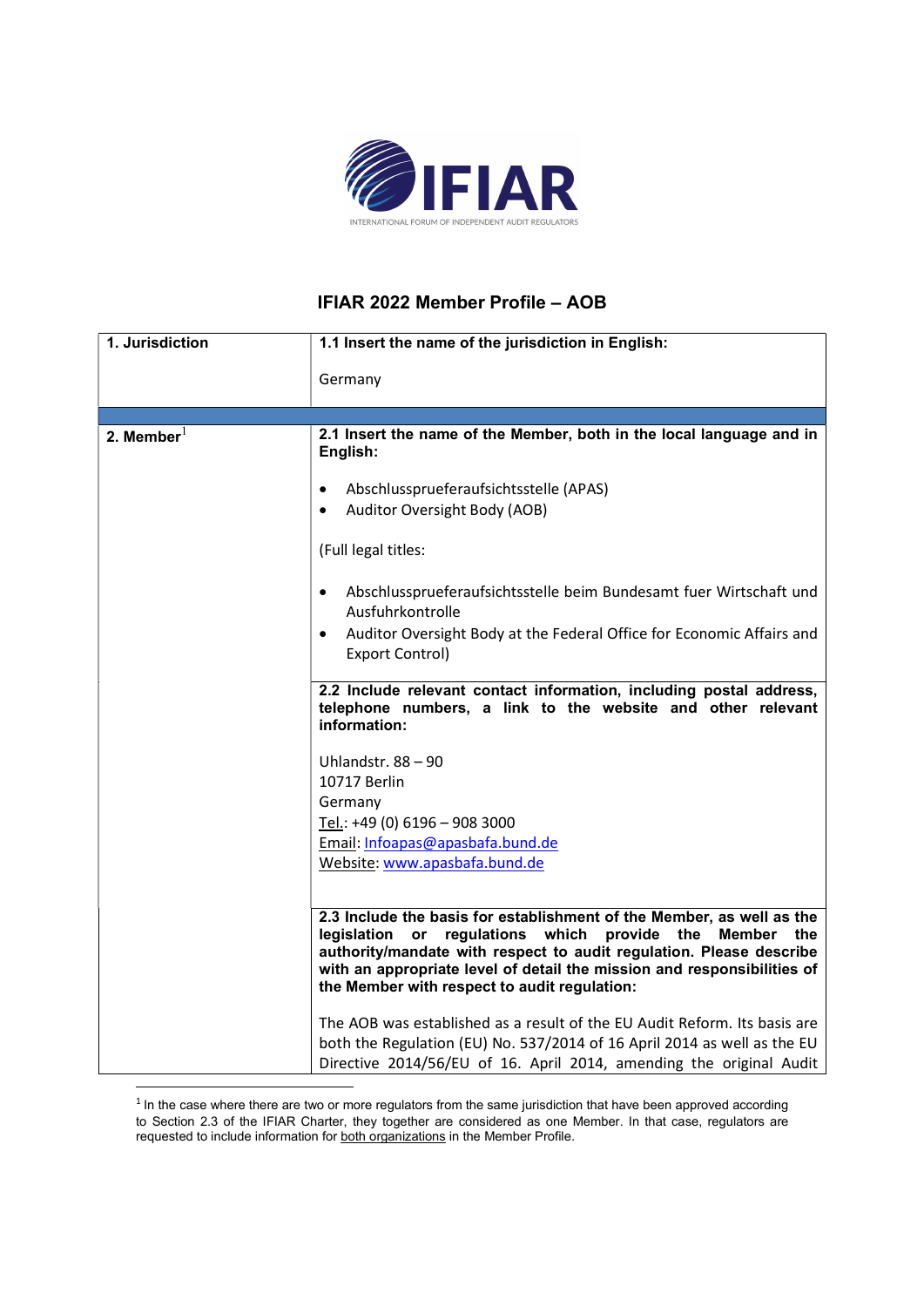

| Directive (2006/43/EC of 17 May 2006), transposed into German national<br>law by the Abschlussprueferaufsichtsreformgesetz (APAReG; Auditor<br>Oversight Reform Act) published in the federal gazette on 5 April 2016 and<br>which amended the Wirtschaftsprueferordnung (WPO; Public Accountants<br>Act).<br>The AOB is the competent authority as per Article 32 of the EU Directive<br>2006/43/EC and Art. 20 (1) (c) of the EU Regulation No. 537/2014. The<br>missions and responsibilities of the AOB are set out in $\S$ 66a of the |
|--------------------------------------------------------------------------------------------------------------------------------------------------------------------------------------------------------------------------------------------------------------------------------------------------------------------------------------------------------------------------------------------------------------------------------------------------------------------------------------------------------------------------------------------|
| amended WPO. They include:<br>inspections of PIE audit firms and PIE audits<br>٠<br>enforcement (investigations and sanctions) in relation to PIE audits<br>٠<br>supervision of the Chamber of Public Accountants (Wirtschafts-<br>٠<br>prueferkammer, abbr. WPK) and ultimate responsibility and decision-<br>making power especially in relation to the following activities of the<br>WPK:<br>licensing of public accountants and sworn accountants<br>$\circ$<br>("Wirtschaftspruefer" and "vereidigte Buchpruefer")                   |
| licensing of audit firms<br>$\circ$<br>revocation of licenses<br>$\circ$<br>registration of public accountants and audit firms<br>$\circ$<br>disciplinary oversight<br>$\circ$<br>external quality assurance<br>$\circ$<br>mandatory statement on any amendments to professional rules<br>(ethics, quality control) issued by the WPK for approval by the Federal<br>Ministry of Economics<br>market monitoring in accordance with Article 27 of the Regulation (EU)<br>٠<br>No. 537/2014                                                  |
| The AOB is the competent authority for the organisation and performance<br>of inspections of auditors/audit firms who audit public interest entities.<br>The AOB cooperates in case of cross-border oversight proceedings<br>concerning statutory auditors with the relevant authorities abroad.                                                                                                                                                                                                                                           |
| 2.4 Have there been any major changes to the Member's organization<br>or to the governing legislation since completing last year's Member<br>Profile?<br>⊠ No<br>$\Box$ Yes<br>If yes, please describe these changes with an appropriate level of                                                                                                                                                                                                                                                                                          |
| detail:                                                                                                                                                                                                                                                                                                                                                                                                                                                                                                                                    |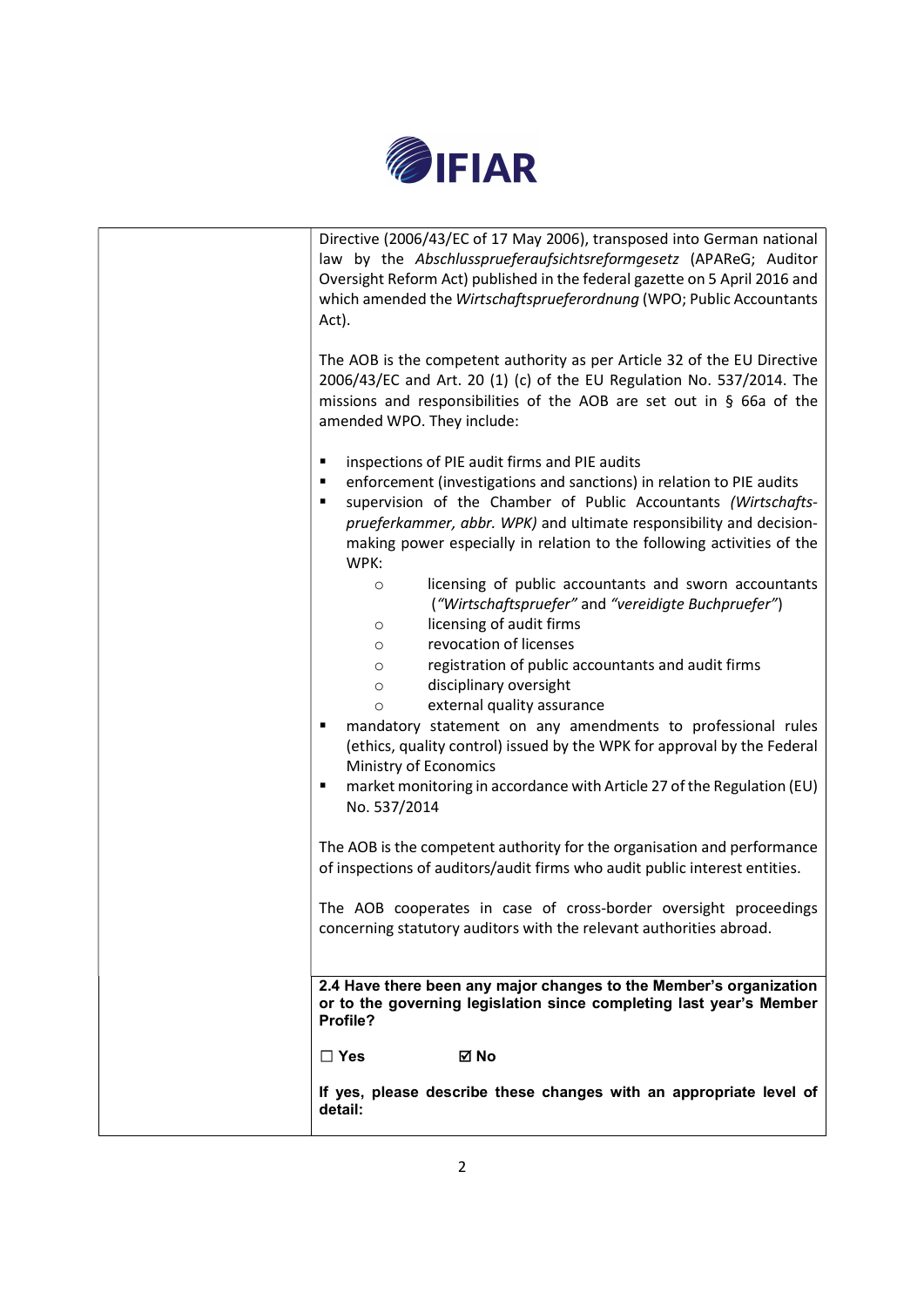

| <b>Governing Body</b><br>3.<br><b>Composition and</b><br>members | 3.1 Describe with an appropriate level of detail the current<br>composition of the Member's governing body, including the ratio<br>between Board members who are independent from the audit<br>profession and those who are not <sup>2</sup> . The audit profession includes, for<br>example: audit firms, professional accountancy bodies and bodies or<br>entities associated with the audit profession.                                                                                                                                                                                                                                                                                                                                                                                                                                              |
|------------------------------------------------------------------|---------------------------------------------------------------------------------------------------------------------------------------------------------------------------------------------------------------------------------------------------------------------------------------------------------------------------------------------------------------------------------------------------------------------------------------------------------------------------------------------------------------------------------------------------------------------------------------------------------------------------------------------------------------------------------------------------------------------------------------------------------------------------------------------------------------------------------------------------------|
|                                                                  | The AOB is led by its Chief Executive Director, Mr. Michael Sell, supported<br>by two Executive Directors (Mr. Martin Kocks, Directorate Inspections and<br>Quality Assurance, and Mr. Naif-Raffael Kanwan, Directorate Enforcement<br>and Policy Matters).                                                                                                                                                                                                                                                                                                                                                                                                                                                                                                                                                                                             |
|                                                                  | Each Directorate has four Divisions.                                                                                                                                                                                                                                                                                                                                                                                                                                                                                                                                                                                                                                                                                                                                                                                                                    |
|                                                                  | In terms of decision making, the following structure is in place:                                                                                                                                                                                                                                                                                                                                                                                                                                                                                                                                                                                                                                                                                                                                                                                       |
|                                                                  | Decisions in oversight matters are taken by so-called "Panels" or "Ruling<br>Chambers". Each Panel consists of 5 knowledgeable members of staff of<br>the AOB and is chaired by one member of the leadership structure (i.e.<br>either the Chief Executive Director or an Executive Director); the remaining<br>four members of the panel cannot belong to the leadership structure. At<br>least two members of a panel must have a legal background and must be<br>qualified to hold the office of judge. Decisions will be taken by simple<br>majority.                                                                                                                                                                                                                                                                                               |
|                                                                  | In addition, the AOB is supported by a Consulting Committee that shall<br>offer advice and counsel the AOB in relation to the accomplishment of its<br>tasks. The AOB may consult the Consulting Committee in individual<br>oversight cases (discretional), but the Consulting Committee is not<br>involved in decision-making processes. The Consulting Committee may,<br>however, make general recommendations for enhancements in the<br>oversight practice. The committee will consist of 3-5 knowledgeable<br>members appointed by the Federal Ministry for Economics for four-year<br>term. They must be independent from the profession in accordance with<br>the EU-Regulation (Article 2 § 3 (3) of the APAReG refers to Article 21 sub-<br>paragraph 3 and Article 26 (5) sub-paragraph 2 sentence 4 of the<br>Regulation (EU) No. 537/2014). |
|                                                                  | 3.2 What are the eligibility criteria / requirements and composition<br>requirements for the members of the governing body?                                                                                                                                                                                                                                                                                                                                                                                                                                                                                                                                                                                                                                                                                                                             |

 $^2$  An individual is independent of the profession even if he is a CPA, Chartered Accountant, or holder of another equivalent qualification, as long as this individual is not employed by or affiliated to a registered audit firm, nor employed by or affiliated to of a professional accountancy body, nor employed by or affiliated to bodies or entities associated with the audit profession.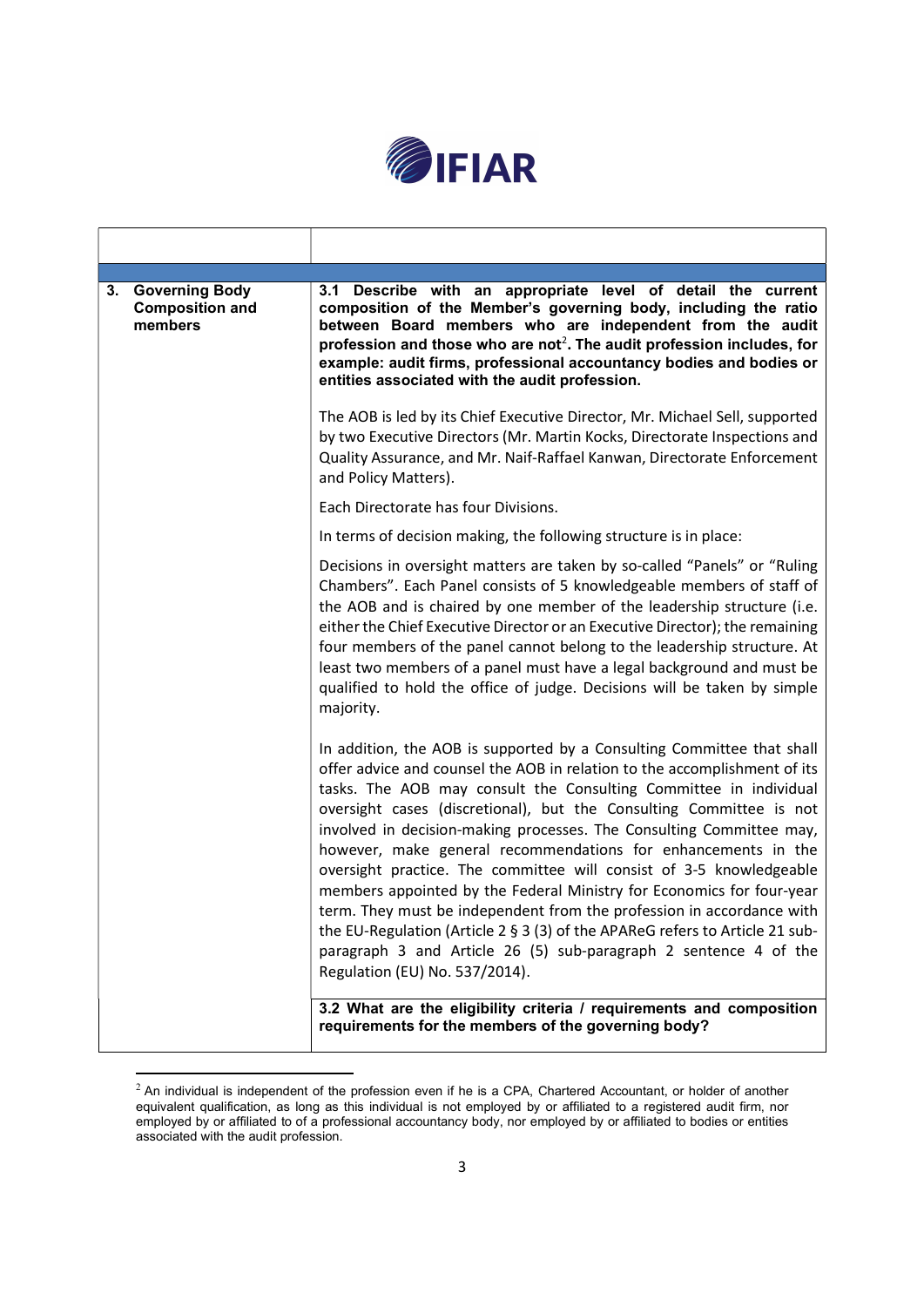

| auditing, tax or law etc.<br>with the audit profession. | The position of Chief Executive Director as well as any other leadership<br>position (including the Executive Directors and Heads of Divisions) was<br>publicly tendered. Members of the governing body must be<br>knowledgeable in areas relevant for statutory audits, i.e. accounting,<br>3.3. Is each member of the governing body independent from the audit<br>profession? The audit profession includes, for example: audit firms,<br>professional accountancy bodies and bodies or entities associated |
|---------------------------------------------------------|----------------------------------------------------------------------------------------------------------------------------------------------------------------------------------------------------------------------------------------------------------------------------------------------------------------------------------------------------------------------------------------------------------------------------------------------------------------------------------------------------------------|
| <b>⊠</b> Yes                                            | $\square$ No                                                                                                                                                                                                                                                                                                                                                                                                                                                                                                   |
|                                                         | 3.4 If the answer to question 3.3 is "No", is the majority of the members<br>of the governing body non-practitioner?                                                                                                                                                                                                                                                                                                                                                                                           |
| $\square$ Yes                                           | $\square$ No                                                                                                                                                                                                                                                                                                                                                                                                                                                                                                   |
|                                                         | N/A                                                                                                                                                                                                                                                                                                                                                                                                                                                                                                            |
| profession?                                             | 3.5 If the answer to question 3.3 is "No", which safeguards are in place<br>to provide for the Member's overall independence from the audit                                                                                                                                                                                                                                                                                                                                                                    |
|                                                         | N/A                                                                                                                                                                                                                                                                                                                                                                                                                                                                                                            |
| former auditors/practitioners?                          | 3.6 Is there a restriction or recusal process that is applicable to<br>members of the governing body of the Member who are current or                                                                                                                                                                                                                                                                                                                                                                          |
| ⊠ Yes                                                   | $\square$ No                                                                                                                                                                                                                                                                                                                                                                                                                                                                                                   |
|                                                         | Does this include a "cooling-off" period for former auditors?                                                                                                                                                                                                                                                                                                                                                                                                                                                  |
| ⊠ Yes                                                   | $\square$ No                                                                                                                                                                                                                                                                                                                                                                                                                                                                                                   |
|                                                         | If yes to either of the above, please describe:                                                                                                                                                                                                                                                                                                                                                                                                                                                                |
| 537/2014.                                               | All members of the governing body, i.e. the Chief Executive Director, the<br>Executive Directorand Heads of Divisions as well as the members of<br>decision-making panels must be independent from the audit profession;<br>Article 2 § 2 (3) and (4) of the APAReG refers to the relevant independence<br>provision in Article 21 sub-paragraph 3 of the Regulation (EU) No.                                                                                                                                  |
|                                                         | The applicable cooling-off period is three years in accordance with Article<br>21 sub-paragraph 3 of the Regulation (EU) No. 537/2014.                                                                                                                                                                                                                                                                                                                                                                         |
| committee or panel role)?                               | 3.7 Other than the governing body, are members of the profession<br>involved in the Member's organization (including in any inspections,                                                                                                                                                                                                                                                                                                                                                                       |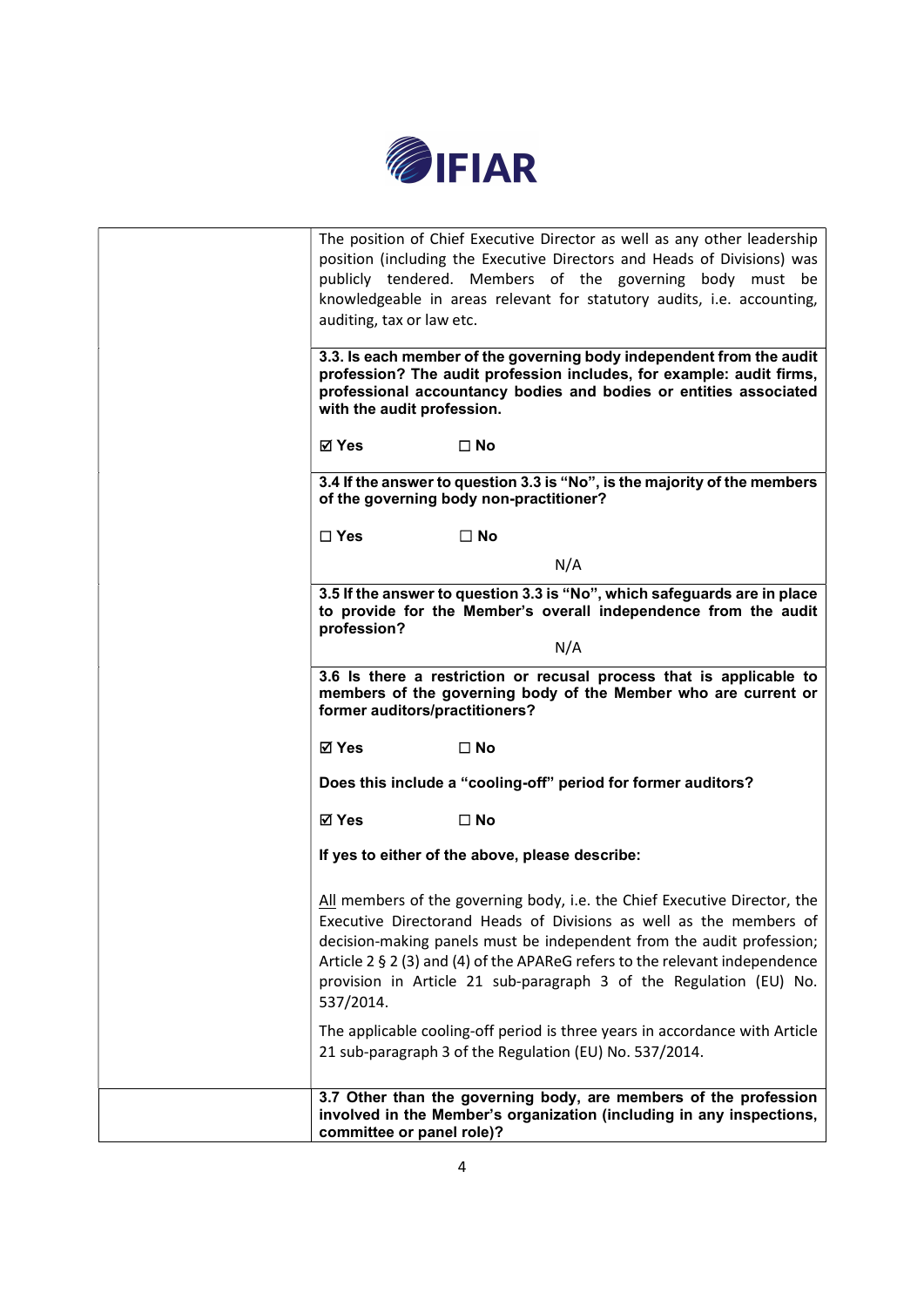

|                                | $\Box$ Yes<br>⊠ No<br>If yes, please describe their role with an appropriate level of detail,<br>including the ratio between those who are independent and those who<br>are not in the relevant function and whether such role includes<br>decisional or control authority:<br>N/A                                            |  |
|--------------------------------|-------------------------------------------------------------------------------------------------------------------------------------------------------------------------------------------------------------------------------------------------------------------------------------------------------------------------------|--|
| 4. Funding Arrangements        | 4.1 Describe the main funding arrangements of the Member, including                                                                                                                                                                                                                                                           |  |
|                                | the setting and approval of the budget and the fees, if any:                                                                                                                                                                                                                                                                  |  |
|                                | The AOB is funded mainly by fees (~70%, e.g. charged for inspections) and<br>in addition from the Federal Budget (~30%). The AOB's budget is part of<br>the budget of the Federal Agency for Economic Affairs and Export Control<br>and therefore ultimately part of the Federal Budget approved by the<br>German parliament. |  |
|                                | 4.2 Is the funding free from undue influence by the profession?                                                                                                                                                                                                                                                               |  |
|                                | <b>⊠</b> Yes<br>$\square$ No                                                                                                                                                                                                                                                                                                  |  |
|                                | Please describe with an appropriate level of detail the safeguards in<br>place to prevent undue influence by the profession:                                                                                                                                                                                                  |  |
|                                | The profession has no role in determining the fee level or the budget. The<br>fees are set out in the Schedule of Fees ("Gebuehrenordnung") adopted by<br>the Federal Ministry for Economic Affairs and Energy.                                                                                                               |  |
|                                |                                                                                                                                                                                                                                                                                                                               |  |
| <b>Inspection System</b><br>5. | 5.1 Does the Member have the responsibility for recurring inspections<br>of audit firms undertaking audits of public interest entities (PIEs)?                                                                                                                                                                                |  |
|                                | <b>⊠ Yes</b><br>$\square$ No                                                                                                                                                                                                                                                                                                  |  |
|                                | 5.2 Is this responsibility undertaken directly or through oversight of<br>inspection conducted by another organization?                                                                                                                                                                                                       |  |
|                                | <b>☑</b> Directly<br>□ Through Oversight                                                                                                                                                                                                                                                                                      |  |
|                                | If directly, kindly provide a brief description or summary of the<br>responsibility, including the regulatory reporting process after<br>inspections i.e. recommendations issued, follow-up, etc.).                                                                                                                           |  |
|                                | If through oversight of another organization, please describe with<br>$\bullet$<br>an appropriate level of detail the other organization, its relation to<br>the Member, its role, and the arrangements for oversight:                                                                                                        |  |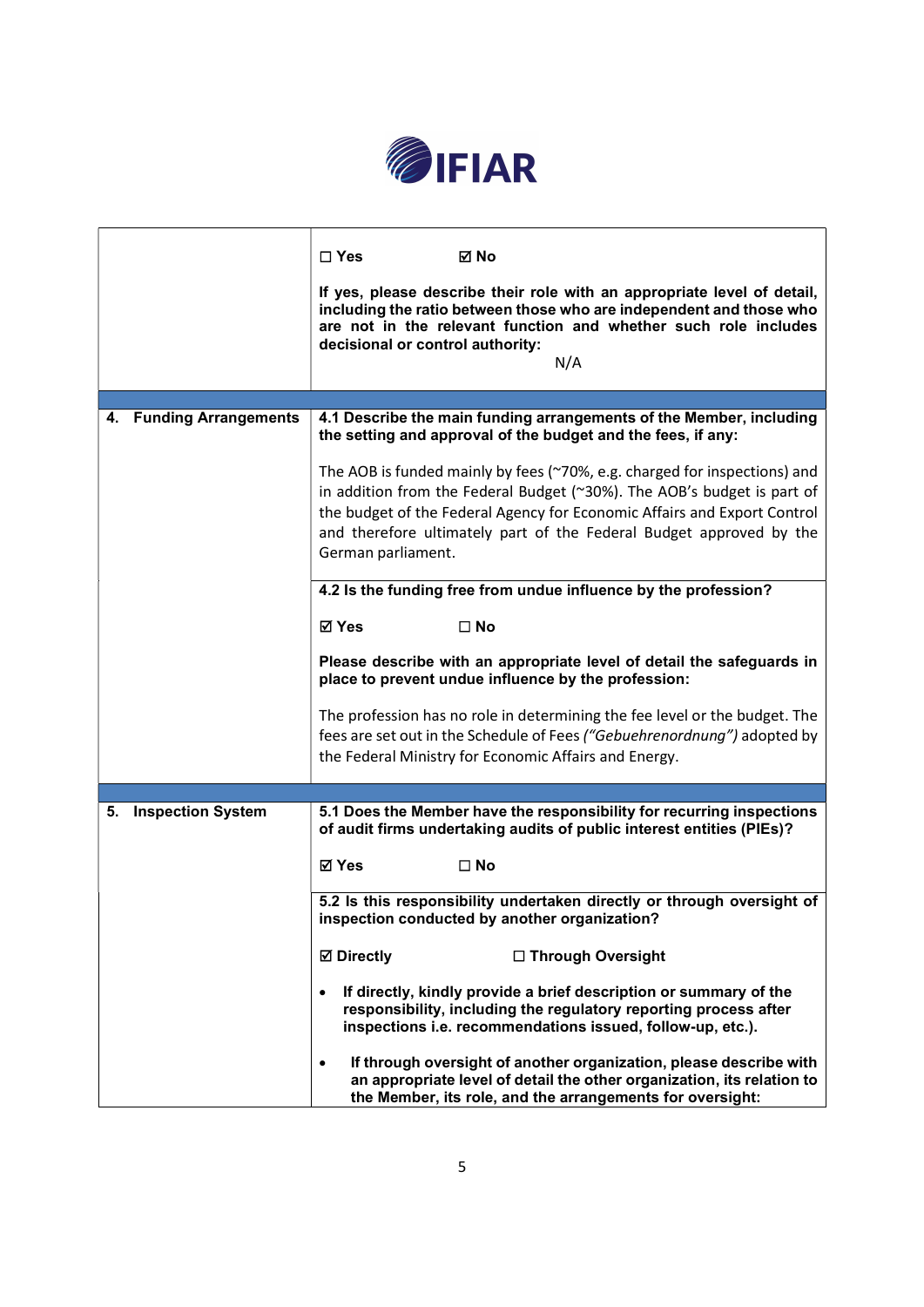

|    |                                              | 5.3 Please describe<br>with an appropriate level of detail the<br>requirements and practices regarding the frequency of inspections:                                                                                                                                                                                                                                                                                                                                                                                                                                                                       |
|----|----------------------------------------------|------------------------------------------------------------------------------------------------------------------------------------------------------------------------------------------------------------------------------------------------------------------------------------------------------------------------------------------------------------------------------------------------------------------------------------------------------------------------------------------------------------------------------------------------------------------------------------------------------------|
|    |                                              | The frequency of inspections is in accordance with Article 26 (2) sub-<br>paragraph 2 (a) and (b) of the Regulation (EU) No. 537/2014. According to<br>the AOB's Rules of Procedure ("Verfahrensordnung"), the cycle will be<br>determined by the number of audit engagements. Audit firms who<br>perform a certain number of audits (currently more than 25 PIE) will be<br>subject to annual inspections. Those audit firms with fewer audit<br>engagements are subject to inspections every three years or six years.<br>However, inspections can take place on an ad-hoc basis if deemed<br>necessary. |
|    | 6. Audit and Financial                       | 6.1 Provide the number of audit firms subject to inspections. Include                                                                                                                                                                                                                                                                                                                                                                                                                                                                                                                                      |
|    | <b>Market</b>                                | an indication of the number of public interest audits (PIEs) and other<br>audits that fall under the Member's oversight or mandate.                                                                                                                                                                                                                                                                                                                                                                                                                                                                        |
|    |                                              | Number of audit firms subject to inspections: 66 (2020)                                                                                                                                                                                                                                                                                                                                                                                                                                                                                                                                                    |
|    |                                              | Number of PIEs: 1,043 (PIE: listed entities, non-listed banks and<br>٠                                                                                                                                                                                                                                                                                                                                                                                                                                                                                                                                     |
|    |                                              | insurance companies) (as of 31.12.2019)                                                                                                                                                                                                                                                                                                                                                                                                                                                                                                                                                                    |
|    |                                              | 6.2 What are the sizes and market shares of each of the largest audit                                                                                                                                                                                                                                                                                                                                                                                                                                                                                                                                      |
|    |                                              | firms in the Member's jurisdiction?                                                                                                                                                                                                                                                                                                                                                                                                                                                                                                                                                                        |
|    |                                              | 1. PwC: 2154 Mio Euro                                                                                                                                                                                                                                                                                                                                                                                                                                                                                                                                                                                      |
|    |                                              | 2. E&Y: 1980 Mio Euro<br>3. KPMG: 1776 Mio Euro                                                                                                                                                                                                                                                                                                                                                                                                                                                                                                                                                            |
|    |                                              | 4. Deloitte: 988 Mio Euro                                                                                                                                                                                                                                                                                                                                                                                                                                                                                                                                                                                  |
|    |                                              | 5. BDO: 222 Mio. Euro                                                                                                                                                                                                                                                                                                                                                                                                                                                                                                                                                                                      |
| 7. | <b>Main Other</b>                            | 7.1 Please indicate whether the Member has responsibility for tasks                                                                                                                                                                                                                                                                                                                                                                                                                                                                                                                                        |
|    | <b>Responsibilities of the</b>               | other than Inspections within the area of Audit Oversight:                                                                                                                                                                                                                                                                                                                                                                                                                                                                                                                                                 |
|    | Member within the area<br>of Audit Oversight | ☑ Registration/Licensing                                                                                                                                                                                                                                                                                                                                                                                                                                                                                                                                                                                   |
|    |                                              | ☑ Audit and/or Ethics Standard Setting (in parts)<br>☑ Permanent Education of Auditors                                                                                                                                                                                                                                                                                                                                                                                                                                                                                                                     |
|    |                                              | <b>ØEnforcement</b><br>☑ Other: External quality assurance by means of Monitored Peer Review                                                                                                                                                                                                                                                                                                                                                                                                                                                                                                               |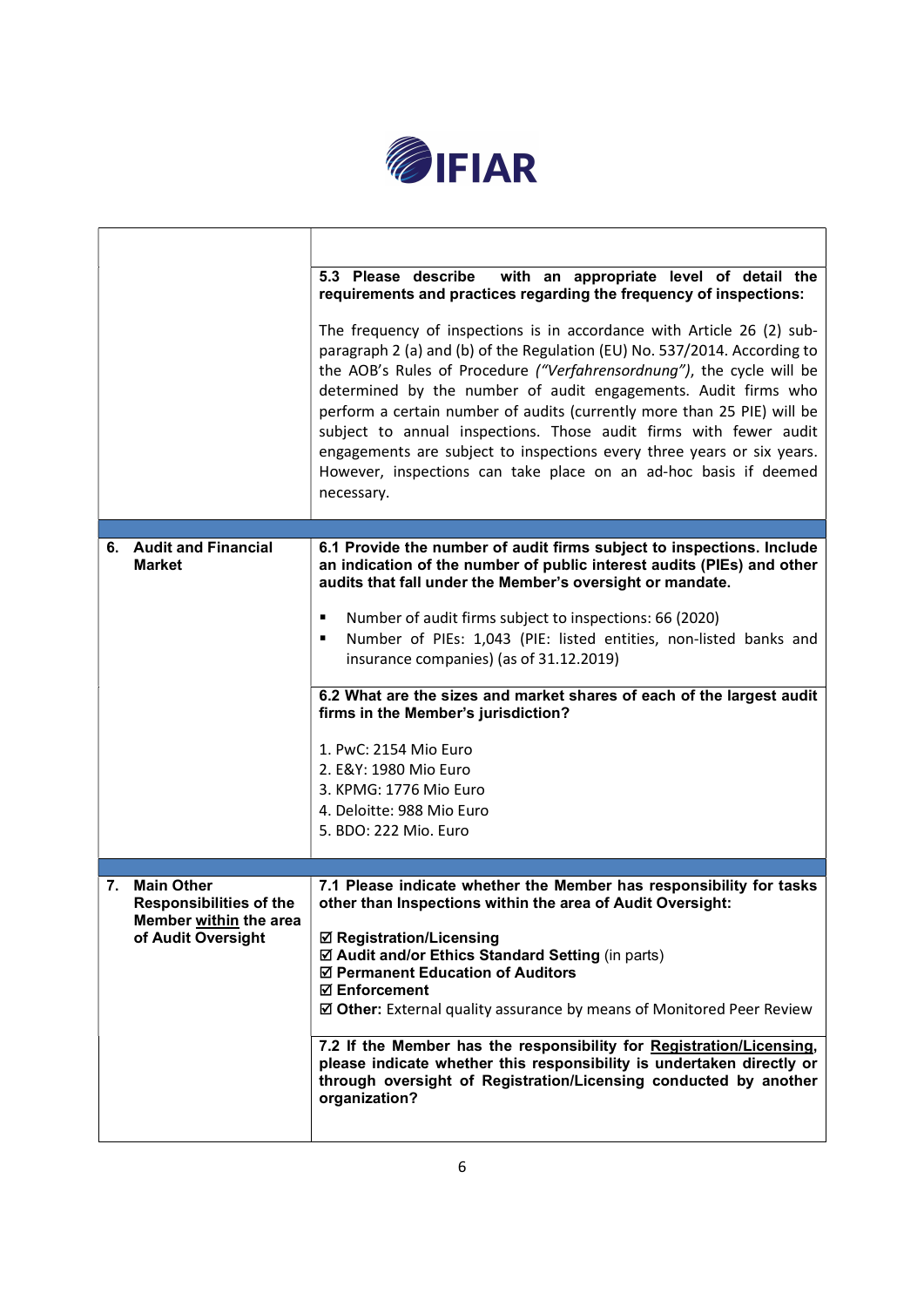

| <b>Ø Through Oversight</b><br>$\square$ Directly                                                                                                                                                                                                                                                                                                                                                                                                                                                                                                                                                                                                                                                                                                                                                                                                                                                                                                                                                                                                                     |
|----------------------------------------------------------------------------------------------------------------------------------------------------------------------------------------------------------------------------------------------------------------------------------------------------------------------------------------------------------------------------------------------------------------------------------------------------------------------------------------------------------------------------------------------------------------------------------------------------------------------------------------------------------------------------------------------------------------------------------------------------------------------------------------------------------------------------------------------------------------------------------------------------------------------------------------------------------------------------------------------------------------------------------------------------------------------|
| If directly, please describe the responsibility with an appropriate<br>level of detail.                                                                                                                                                                                                                                                                                                                                                                                                                                                                                                                                                                                                                                                                                                                                                                                                                                                                                                                                                                              |
| If through oversight, please indicate the name of the other<br>organization and its composition (i.e. whether practitioners from<br>the audit profession are involved in decision-making). Also give a<br>description of the powers of the other organization and procedure<br>applied, as well as the role of the Member in these procedures.                                                                                                                                                                                                                                                                                                                                                                                                                                                                                                                                                                                                                                                                                                                       |
| The organization directly responsible for registration/licensing of auditors<br>is the Chamber of Public Accountants in Germany (WPK). Every<br>auditor/audit firm in Germany is a mandatory member of the WPK. As it is<br>a professional body, members of the profession are involved in the<br>governance and the decision-making processes.                                                                                                                                                                                                                                                                                                                                                                                                                                                                                                                                                                                                                                                                                                                      |
| In terms of how this oversight is put into practice: The AOB oversees this<br>process (and all other oversight processes regarding the WPK, for that<br>matter) in its capacity as technical supervisor through active participation<br>in the meetings of the related decision-making bodies within the WPK. In<br>addition, the AOB has the right to request any information or look at any<br>file it desires. If the AOB does not agree with the decision taken by the WPK<br>in any particular case, it can refer the case back to the WPK, stating its<br>reasons for doing so, and ask for a reconsideration. If the WPK upholds its<br>original decision, the AOB can repeal the decision, instruct the WPK<br>accordingly or take the necessary decision itself (=execution by<br>substitution). Only in cases where the WPK believes the decision to be<br>contra legem, it can involve the Ministry for Economic Affairs and Climate<br>Action (formerly: Ministry for Economic Affairs and Energy) which is the<br>legal supervisor of both AOB and WPK. |
| 7.3 If the Member has the responsibility for Audit and/or Ethics<br>Standard Setting, please indicate whether this responsibility is<br>undertaken directly or through oversight of Audit and/or Ethics<br>Standard Setting conducted by another organization?                                                                                                                                                                                                                                                                                                                                                                                                                                                                                                                                                                                                                                                                                                                                                                                                       |
| $\Box$ Directly<br>☑ Through Oversight (in parts)                                                                                                                                                                                                                                                                                                                                                                                                                                                                                                                                                                                                                                                                                                                                                                                                                                                                                                                                                                                                                    |
| If directly, please describe the responsibility with an appropriate<br>$\bullet$<br>level of detail.                                                                                                                                                                                                                                                                                                                                                                                                                                                                                                                                                                                                                                                                                                                                                                                                                                                                                                                                                                 |
| If through oversight, please indicate the name of the other<br>organization and its composition (i.e. whether practitioners from<br>the audit profession are involved in decision-making). Also give a<br>description of the powers of the other organization and procedures<br>applied, as well as the role of the Member in these procedures.                                                                                                                                                                                                                                                                                                                                                                                                                                                                                                                                                                                                                                                                                                                      |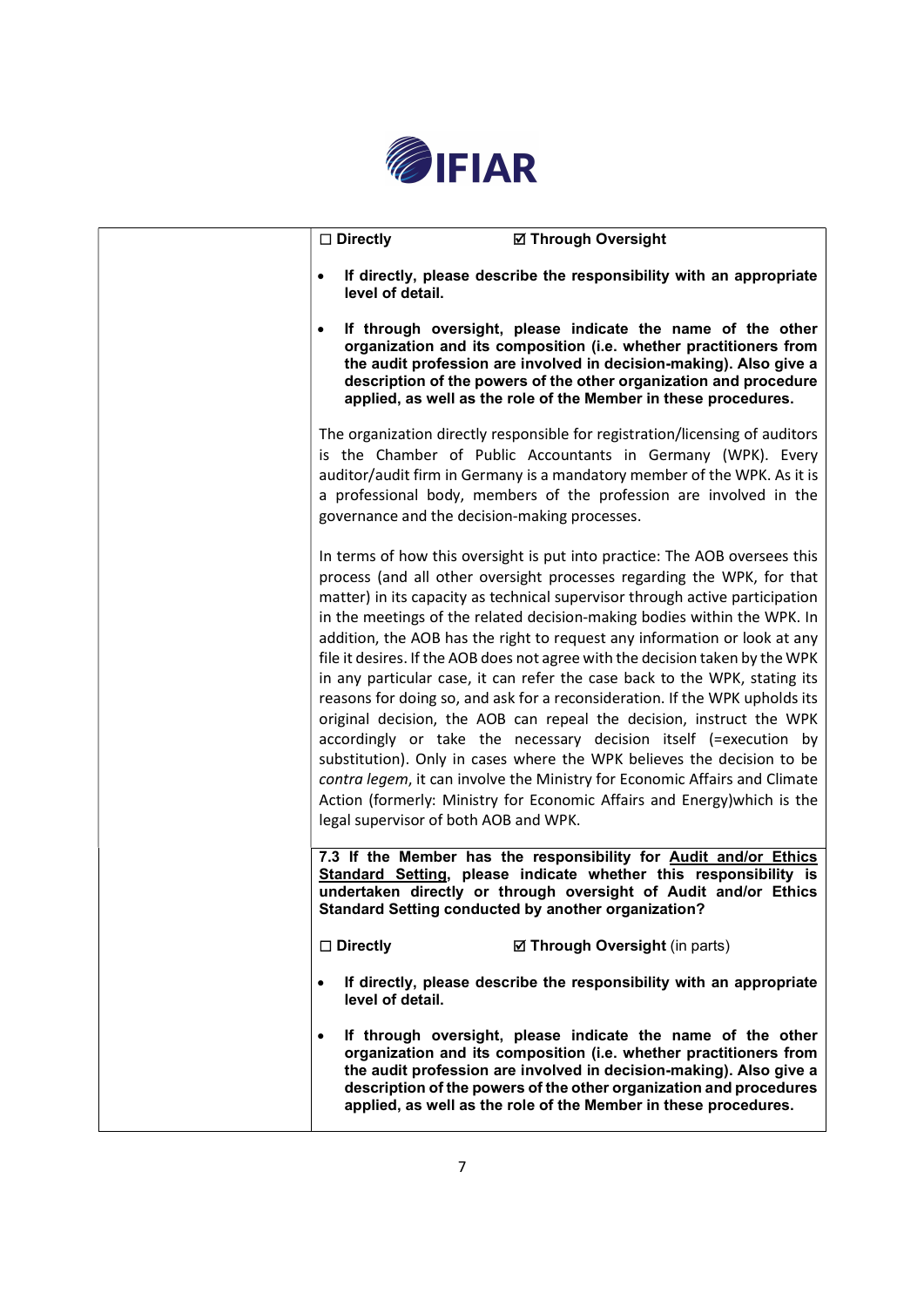

| Affairs and Climate Action.<br>conducted by another organization? | The AOB itself has no active role in the setting of Audit and/or Ethics<br>standards, except for being involved in the adoption of standards<br>regarding professional ethical duties which are set out in the WPK's by-<br>laws (to the extent that such duties are not already legally codified). These<br>by-laws do, however, contain some ethical standards dealing with aspects<br>of quality control. Any such by-laws issued by the WPK must be presented<br>to the AOB for comment before adoption by the Ministry for Economic<br>7.4 If the Member has the responsibility for Permanent Education of<br>Auditors, please indicate whether this responsibility is undertaken<br>directly or through oversight of Permanent Education of Auditors |
|-------------------------------------------------------------------|------------------------------------------------------------------------------------------------------------------------------------------------------------------------------------------------------------------------------------------------------------------------------------------------------------------------------------------------------------------------------------------------------------------------------------------------------------------------------------------------------------------------------------------------------------------------------------------------------------------------------------------------------------------------------------------------------------------------------------------------------------|
| $\Box$ Directly                                                   | <b>Ø Through Oversight</b>                                                                                                                                                                                                                                                                                                                                                                                                                                                                                                                                                                                                                                                                                                                                 |
| level of detail.                                                  | If directly, please describe the responsibility with an appropriate                                                                                                                                                                                                                                                                                                                                                                                                                                                                                                                                                                                                                                                                                        |
|                                                                   | If through oversight, please indicate the name of the other<br>organization and its composition (i.e. whether practitioners from<br>the audit profession are involved in decision-making). Also give a<br>description of the powers of the other organization and procedures<br>applied, as well as the role of the Member in these procedures.                                                                                                                                                                                                                                                                                                                                                                                                            |
|                                                                   | Permanent education is a professional duty of any auditor in Germany. This<br>duty is controlled by the WPK. Details are set out in the WPK's by-laws.<br>This area is overseen by the AOB by means of technical supervision.                                                                                                                                                                                                                                                                                                                                                                                                                                                                                                                              |
| referral to other organization(s)?                                | 7.5 If the Member has the responsibility for <i>Enforcement</i> , please<br>indicate whether this responsibility is undertaken directly or through                                                                                                                                                                                                                                                                                                                                                                                                                                                                                                                                                                                                         |
| <b>Ø</b> Directly                                                 | <b>Ø Through Referral</b>                                                                                                                                                                                                                                                                                                                                                                                                                                                                                                                                                                                                                                                                                                                                  |
| action.                                                           | If directly, kindly provide a brief description or summary of the<br>enforcement responsibility, the procedure and process involved,<br>including the regulatory reporting process that led to disciplinary                                                                                                                                                                                                                                                                                                                                                                                                                                                                                                                                                |
| $\bullet$<br>procedures.                                          | If through referral, please indicate the name of the other<br>organization and its composition (i.e. whether practitioners from<br>the audit profession are involved in decision-making). Also give a<br>description of the enforcement powers of the other organization<br>and procedures applied, as well as the role of the Member in these                                                                                                                                                                                                                                                                                                                                                                                                             |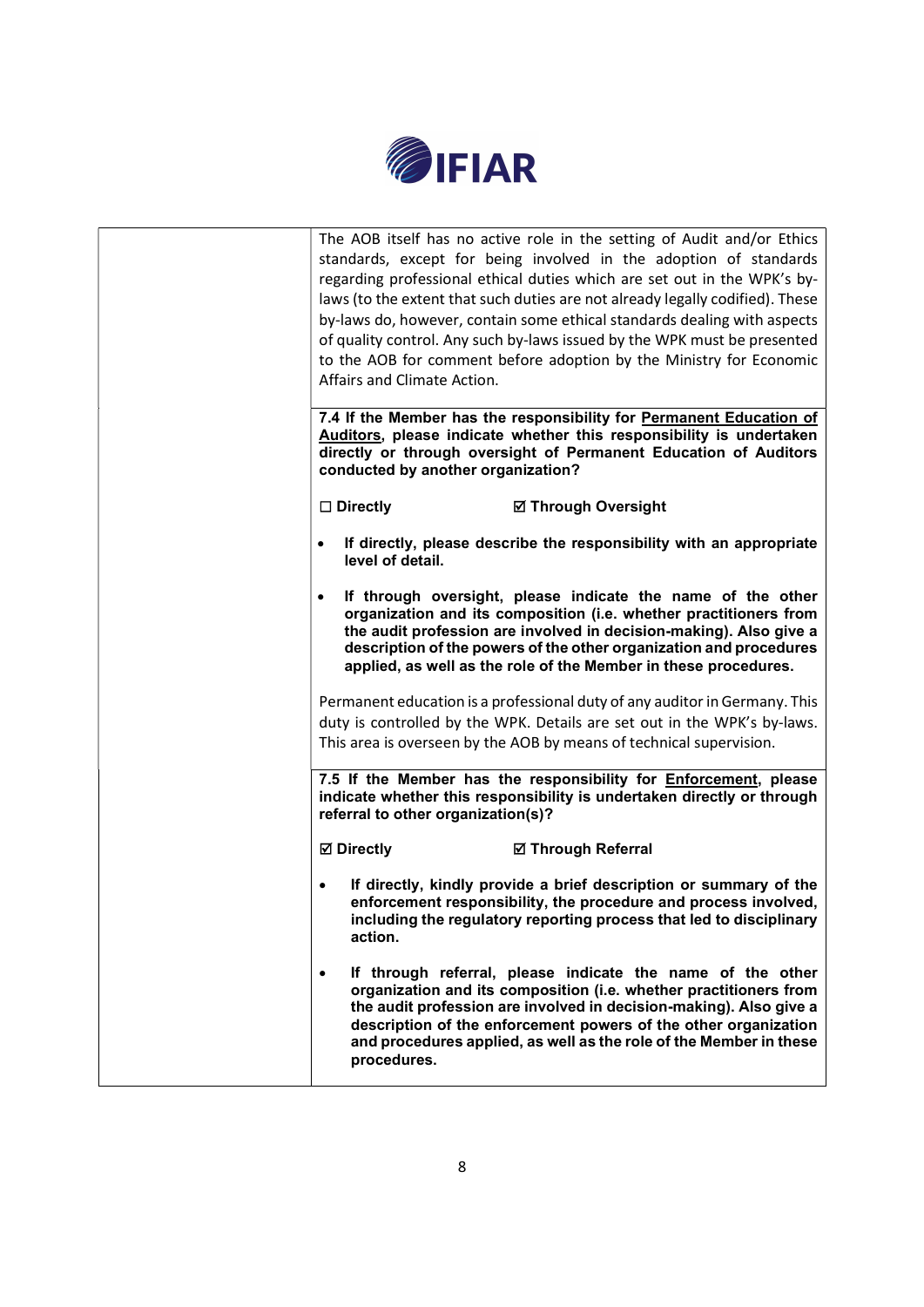

|    |                                                                                                      | The AOB is directly responsible for enforcement as far as PIE auditors are<br>concerned. It is also the technical supervisor of the WPK who is responsible<br>for enforcement matters related to other auditors.                                                                                                                                                                                                                                                                                                                                                                                                                                                                                                                                                                                                                                                                                                                                                                                                                                                                                                                                                                                                                                                                                                                                                                                                                                                                                                       |  |
|----|------------------------------------------------------------------------------------------------------|------------------------------------------------------------------------------------------------------------------------------------------------------------------------------------------------------------------------------------------------------------------------------------------------------------------------------------------------------------------------------------------------------------------------------------------------------------------------------------------------------------------------------------------------------------------------------------------------------------------------------------------------------------------------------------------------------------------------------------------------------------------------------------------------------------------------------------------------------------------------------------------------------------------------------------------------------------------------------------------------------------------------------------------------------------------------------------------------------------------------------------------------------------------------------------------------------------------------------------------------------------------------------------------------------------------------------------------------------------------------------------------------------------------------------------------------------------------------------------------------------------------------|--|
|    |                                                                                                      | 7.6 If the Member has the responsibility for other tasks within the area<br>of Audit Oversight, please describe with an appropriate level of detail:<br>The AOB is generally responsible for technical oversight over the WPK                                                                                                                                                                                                                                                                                                                                                                                                                                                                                                                                                                                                                                                                                                                                                                                                                                                                                                                                                                                                                                                                                                                                                                                                                                                                                          |  |
|    |                                                                                                      | regarding its tasks mentioned in § 4 I 1 of the Public Accountant Act.                                                                                                                                                                                                                                                                                                                                                                                                                                                                                                                                                                                                                                                                                                                                                                                                                                                                                                                                                                                                                                                                                                                                                                                                                                                                                                                                                                                                                                                 |  |
| 8. | <b>Main Other</b><br><b>Responsibilities of the</b><br>Member outside the<br>area of Audit Oversight | 8.1 Please describe with an appropriate level of detail whether the<br>Member has responsibility for tasks outside the area of audit oversight<br>such as Supervision of Financial Reporting or Securities Regulation:<br>N/A                                                                                                                                                                                                                                                                                                                                                                                                                                                                                                                                                                                                                                                                                                                                                                                                                                                                                                                                                                                                                                                                                                                                                                                                                                                                                          |  |
|    |                                                                                                      |                                                                                                                                                                                                                                                                                                                                                                                                                                                                                                                                                                                                                                                                                                                                                                                                                                                                                                                                                                                                                                                                                                                                                                                                                                                                                                                                                                                                                                                                                                                        |  |
| 9. | <b>Major Events and</b><br><b>Activities</b>                                                         | 9.1 Describe any recent major events and activities:                                                                                                                                                                                                                                                                                                                                                                                                                                                                                                                                                                                                                                                                                                                                                                                                                                                                                                                                                                                                                                                                                                                                                                                                                                                                                                                                                                                                                                                                   |  |
|    |                                                                                                      | Bankruptcy of Wirecard AG: The AOB has continued to address<br>the events surrounding the bankruptcy and the implications that<br>resulted from the German Parliament's Committee of Inquiry<br>assessment of the Wirecard case which presented its final report<br>in June 2021 The AOB is analysing how to incorporate the<br>Committee's findings and conclusions on the field of auditing and<br>auditor oversight into its work and professional development.<br>The AOB's own investigation into the work of the auditors<br>remains ongoing.<br>Act on Strengthening the Financial Market Integrity (FISG): As a<br>٠<br>reaction to the bankruptcy of Wirecard AG in June 2020, an Act<br>on Strengthening the Financial Market Integrity<br>(Finanzmarktintegritätsstärkungsgesetz - FISG) has been adopted<br>and entered into effect on 1 July 2021 (with some staggered<br>provisions that entered into force later). The FISG is aimed at<br>restoring and enhancing confidence in the German financial<br>market and provides changes for companies, auditors and<br>financial reporting enforcement. The FISG provides for various<br>amendments in, among others, the German Public Accountant<br>Act (WPO), the German Commercial Code (HGB) and the German<br>Stock Corporation Act (AktG). There are too many to mention<br>them all, but the following amendments are, in particular,<br>noteworthy for auditors and auditor oversight bodies:<br>Stricter rules about auditor rotations: The FISG |  |